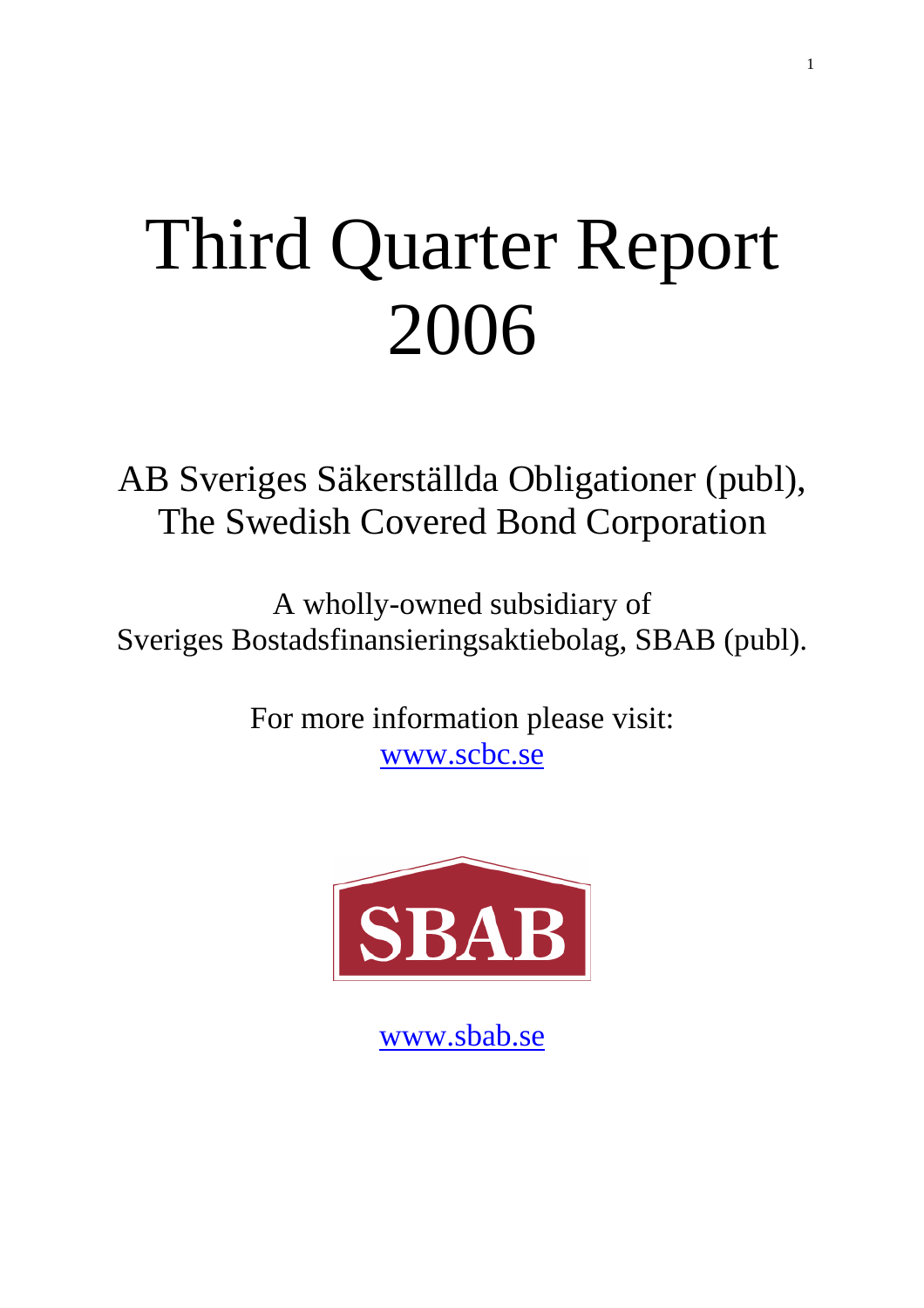## **Interim Report for AB Sveriges Säkerställda Obligationer (publ), reg. no. 556645-9755 , 1 January - 30 September 2006**

| <b>SUMMARY</b>                        | <b>Sep 2006</b> | <b>Sep 2005</b> |
|---------------------------------------|-----------------|-----------------|
| Net operating income, SEK thousand 1) | 82 3 23         |                 |
| Net interest income, SEK thousand     | 154 060         |                 |
| Loan losses, SEK thousand             | $\blacksquare$  |                 |
| Capital ratio, %                      | 8.5             |                 |
| Primary capital ratio, %              | 8.5             |                 |
| Lending, SEK thousand                 | 89 802 783      |                 |

1) The period refers to Jan - Sep

#### **General**

AB Sveriges Säkerställda Obligationer (publ), hereinafter referred to as SCBC, is a whollyowned subsidiary of Sveriges Bostadsfinansieringsaktiebolag, SBAB (publ), hereinafter referred to as SBAB.

SCBC's activities are mainly focused on issuing covered bonds to the Swedish and international capital market. For this purpose, the company currently uses two loan programmes that have both received the highest possible credit ratings Aaa/AAA from the rating institutes Moody's and Standard & Poor's.

During the period 8 – 12 June 2006, the offer was executed that SCBC addressed to holders of SBAB's Swedish mortgage bonds to exchange their holding for covered bonds issued by SCBC, under the Swedish bond loan programme for issuance of covered bonds, and on corresponding financial conditions. The mortgage bonds concerned were SBAB's Loan nos. 118, 121, 122 and 123 with a total outstanding nominal capital debt of approximately SEK 38 billion. The offer was accepted by bondholders whose holding corresponded to approximately 97 % of the outstanding loan debt.

SCBC's € 10,000,000,000 Euro Medium Term Covered Note Programme was completed on 20 June 2006.

SCBC has entered into derivative contracts, under what is known as ISDA agreements, with SBAB and with a number of external counterparties to handle interest rate and currency risks. SCBC has also entered into a master sale agreement with SBAB for continuous acquisition of loans and an outsourcing agreement according to which SBAB shall perform the services necessary for SCBC to carry out SCBC's business operations. Furthermore, SCBC has entered into a subordination agreement for subordination of all claims that SBAB is entitled to make on SCBC due to the agreements in the event of SCBC's bankruptcy.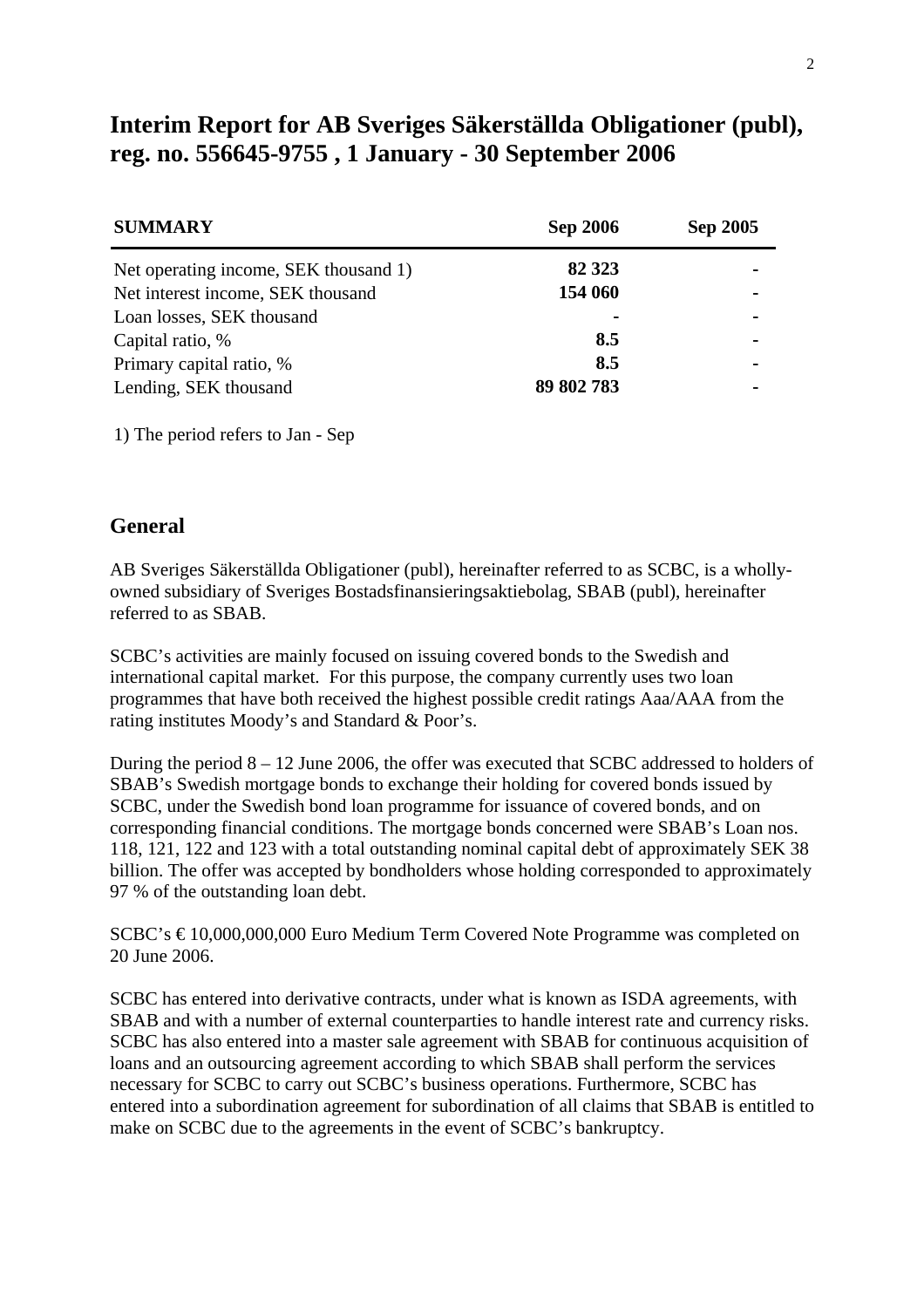## **Lending**

SCBC does not conduct any lending operations in its own name but acquires loans from SBAB regularly or when required. The purpose of these acquisitions of loans is for these, as a whole or in part, to be included in the cover pool that serves as collateral for the investors who hold SCBC's covered bonds. In May, SCBC acquired an initial portfolio of loans of approximately SEK 64 billion. Loans also have been regularly acquired and divested between SBAB and SCBC during the remaining part of the period. The ambition is for SCBC's acquisitions of loans to be made in such a way as for these to broadly represent a cross-section of SBAB's loan portfolio.

During September, SCBC acquired an additional more extensive portfolio of loans from SBAB of approximately SEK 27 billion.

#### **Borrowing and capital adequacy**

SCBC's borrowing consists largely of the issuance of covered bonds and to a certain extent of entry into repo transactions. In addition to this, SCBC also receives deposits from SBAB in the form of subordinated loans.

The capital ratio and the primary capital ratio amounted to 8.5%.

SCBC's capital base amounts to SEK 4,059 million. The capital base has been strengthened by SEK 3,950 million during the period by conditional shareholders' contribution from SBAB. At the shareholders' meeting on 24 March 2006, SCBC decided to increase the share capital by SEK 49.5 million. The share capital thus amounts to SEK 50 million.

#### **Accounting principles**

The interim report has been prepared in accordance with the provisions of the Annual Accounts Act concerning Credit Institutions and Securities Companies (ÅRKL ) and the directives and general guidelines (FFFS 2002:22) with supplements and adaptations in accordance with the transitional regulations to the Swedish Financial Supervisory Authority, Finansinspektionen's directives and general guidelines (FFFS 2005:33). SCBC has been granted consent by Finansinspektionen to apply older accounting directives (FFFS 2002:22) when preparing its interim report and annual report for the 2006 financial year.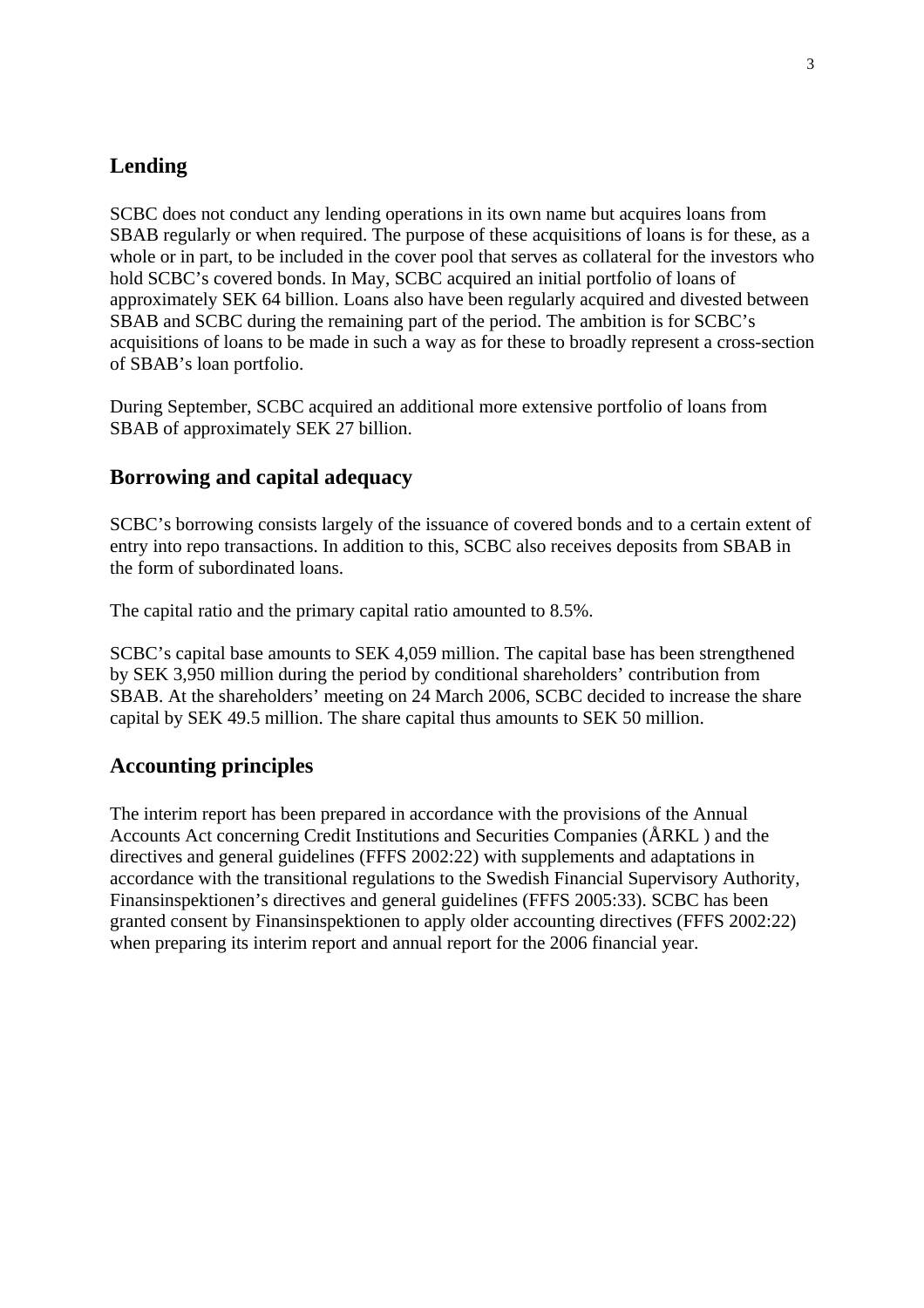#### **INCOME STATEMENT, SEK thousand**

| HACOME STATEMENT, SEIN HIOUSANG     | <b>Jan - Sep 2006</b> | Sep 2005 |
|-------------------------------------|-----------------------|----------|
| Interest income                     | 928790                |          |
| Interest expenses                   | (774 730)             |          |
| <b>Net interest income</b>          | 154 060               |          |
| Commission income                   | 1411                  |          |
| Commission expenses                 | (2)                   |          |
| Other operating income              |                       |          |
| <b>TOTAL OPERATING INCOME</b>       | 155 470               |          |
| General administration expenses     | (73147)               |          |
| Other operating expenses            |                       |          |
| <b>TOTAL OPERATING EXPENSES</b>     | (73147)               |          |
| OPERATING INCOME BEFORE LOAN LOSSES | 82 323                |          |
| Loan losses, net                    |                       |          |
| <b>NET OPERATING INCOME</b>         | 82 323                |          |
| Allocations                         | 0                     |          |
| Tax on profit for the year          | (23051)               |          |
| <b>NET PROFIT FOR THE PERIOD</b>    | 59 272                |          |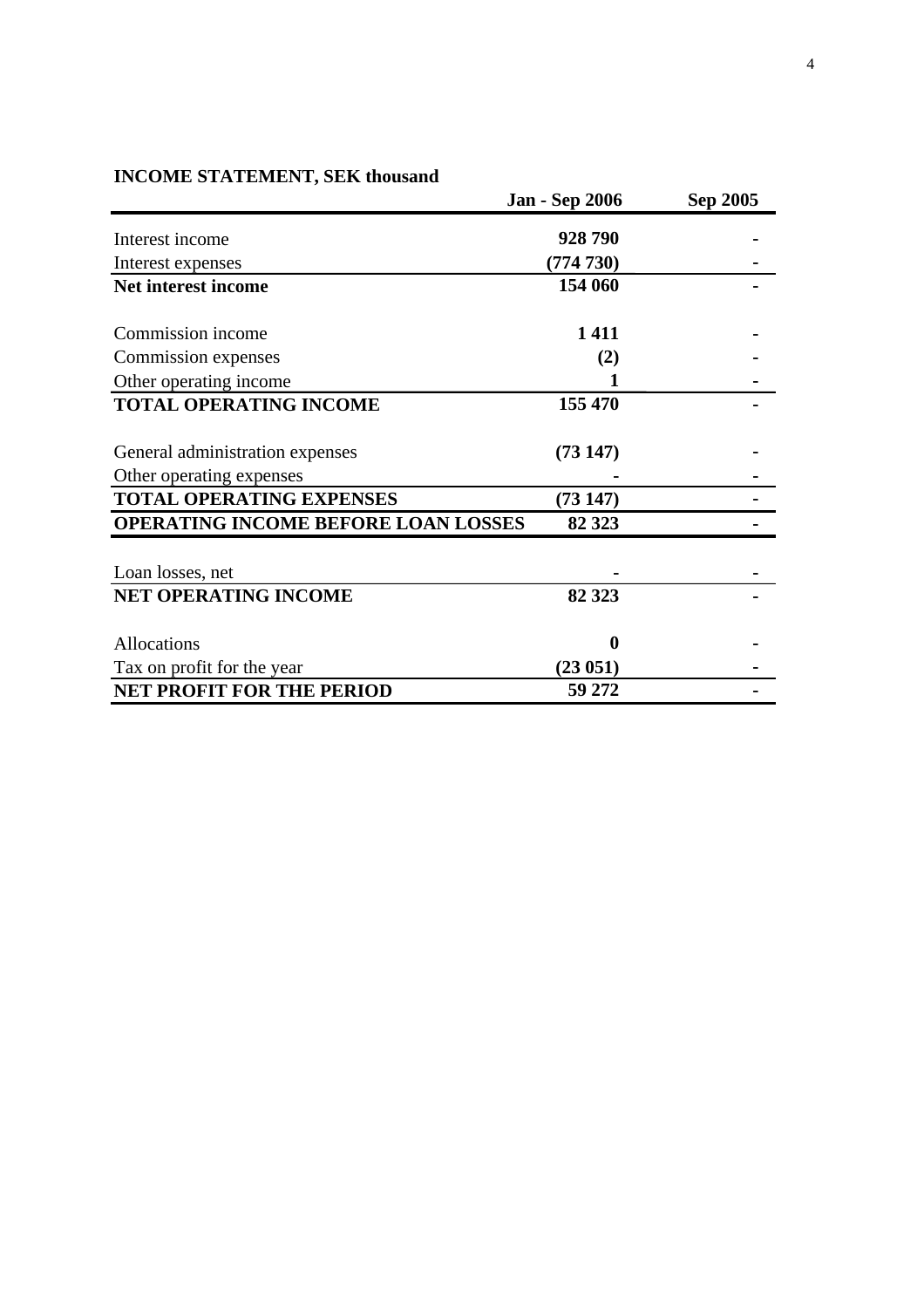|                                             | 30.09.06   | 31.12.05 |
|---------------------------------------------|------------|----------|
| <b>ASSETS</b>                               |            |          |
| Lending to credit institutions              | 0          |          |
| Lending to the public<br>NOTE <sub>1</sub>  | 89 802 783 |          |
| Bonds and other interest-bearing securities | 0          |          |
| Other assets                                | 2 176 265  |          |
| Prepaid expenses and accrued income         | 194 942    |          |
| <b>TOTAL ASSETS</b>                         | 92 173 990 |          |
| <b>LIABILITIES AND EQUITY CAPITAL</b>       |            |          |
| Liabilities to credit institutions          | 10 611 878 |          |
| Securities issued, etc.                     | 46 726 653 |          |
| Other liabilities                           | 165 064    |          |
| Accrued expenses and prepaid income         | 1 430 738  |          |
| Subordinated debt                           | 29 180 385 |          |
| <b>Total liabilities</b>                    | 88 114 718 |          |
| <b>UNTAXED RESERVES</b>                     | $\bf{0}$   |          |
| <b>EQUITY CAPITAL</b>                       |            |          |
| Restricted equity                           |            |          |
| Share capital                               | 50 000     | 500      |
| Legal reserve                               | $\bf{0}$   |          |
| Non-restricted equity                       |            |          |
| Shareholders' contribution                  | 3 950 000  |          |
| Profit brought forward                      | $\bf{0}$   |          |
| Net profit for the period                   | 59 272     |          |
| <b>Total equity capital</b>                 | 4 059 272  | 500      |
| TOTAL LIABILITIES AND EQUITY CAPITAL        | 92 173 990 | 500      |

### **BALANCE SHEET, SEK thousand**

| Changes in equity capital                         |                |                |
|---------------------------------------------------|----------------|----------------|
| SEK thousand                                      | Jan - Sep 2006 | Jan - Dec 2005 |
| Equity capital at the end of the period           | 500            | 500            |
| Shareholders' contribution                        | 3 950 000      |                |
| New issue                                         | 49 500         |                |
| Net profit for the period                         | 59 27 2        |                |
| Equity capital at the end of the period $4059272$ |                | $($ i $()()$   |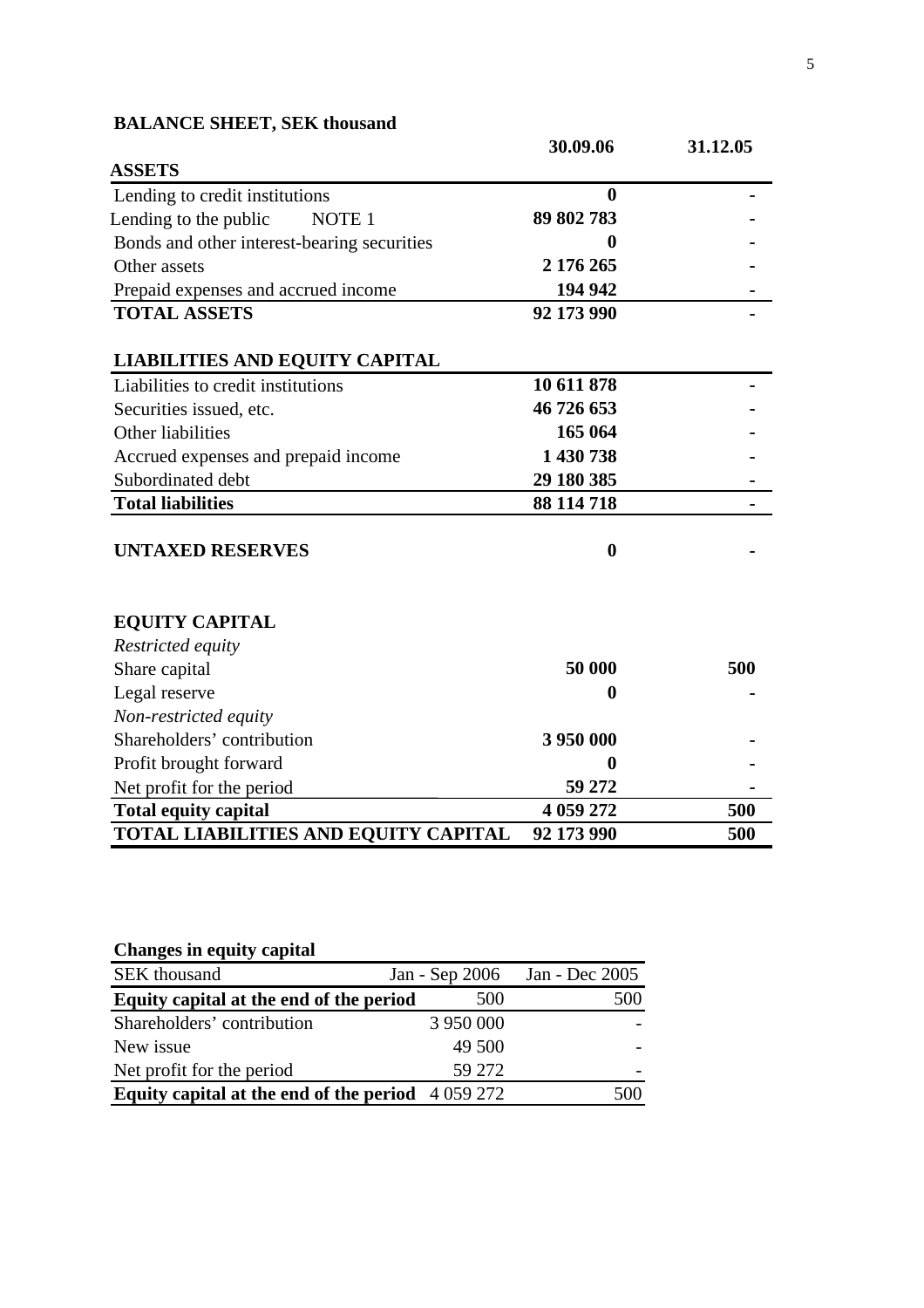#### **Note 1 Lending to the public, SEK thousand**

|                                                                      | 30.09.2006     |                | 31.12.2005     |                |
|----------------------------------------------------------------------|----------------|----------------|----------------|----------------|
|                                                                      | <b>LENDING</b> | <b>RESERVE</b> | <b>LENDING</b> | <b>RESERVE</b> |
| Municipal multi-family dwellings                                     | 8 432 330      | $\blacksquare$ | -              | ۰              |
| Tenant-owner associations                                            | 14 565 017     | $\blacksquare$ | ۰              | ۰              |
| Private multi-family dwellings                                       | 9 350 456      | $\blacksquare$ | ۰              | ۰              |
| Single-family dwellings and holiday homes<br>Tenant-owned apartments | 41 388 058     | $\blacksquare$ | ٠              | ۰              |
|                                                                      | 16 066 922     | $\blacksquare$ | ۰              |                |
| Total                                                                | 89 802 783     | $\blacksquare$ |                |                |

#### **Note 2 Book and actual values of derivative instruments, SEK thousand**

|                                                              | 30.09.2006           |                 |                      | 31.12.2005      |
|--------------------------------------------------------------|----------------------|-----------------|----------------------|-----------------|
|                                                              | <b>Book</b><br>value | Actual<br>value | <b>Book</b><br>value | Actual<br>value |
| Derivative instruments with positive values<br>or zero value |                      |                 |                      |                 |
| Interest rate swaps                                          | 1 403 332            | 1 466 417       |                      |                 |
| Interest rate/currency swaps                                 | 2 001                | 123             |                      |                 |
| Equity-linked derivative contracts                           |                      |                 |                      |                 |
| <b>Total</b>                                                 | 1 405 333            | 1 466 540       |                      |                 |
| Derivative instruments with negative values                  |                      |                 |                      |                 |
| Interest rate swaps                                          | 122 800              | 572 261         |                      |                 |
| Interest rate/currency swaps                                 | 11 4 62              | 9 3 5 2         |                      |                 |
| Equity-linked derivative contracts                           |                      |                 |                      |                 |
| <b>Total</b>                                                 | 134 262              | 581 613         |                      |                 |

Stockholm, 16 November 2006

Per Tunestam Chief Executive Officer